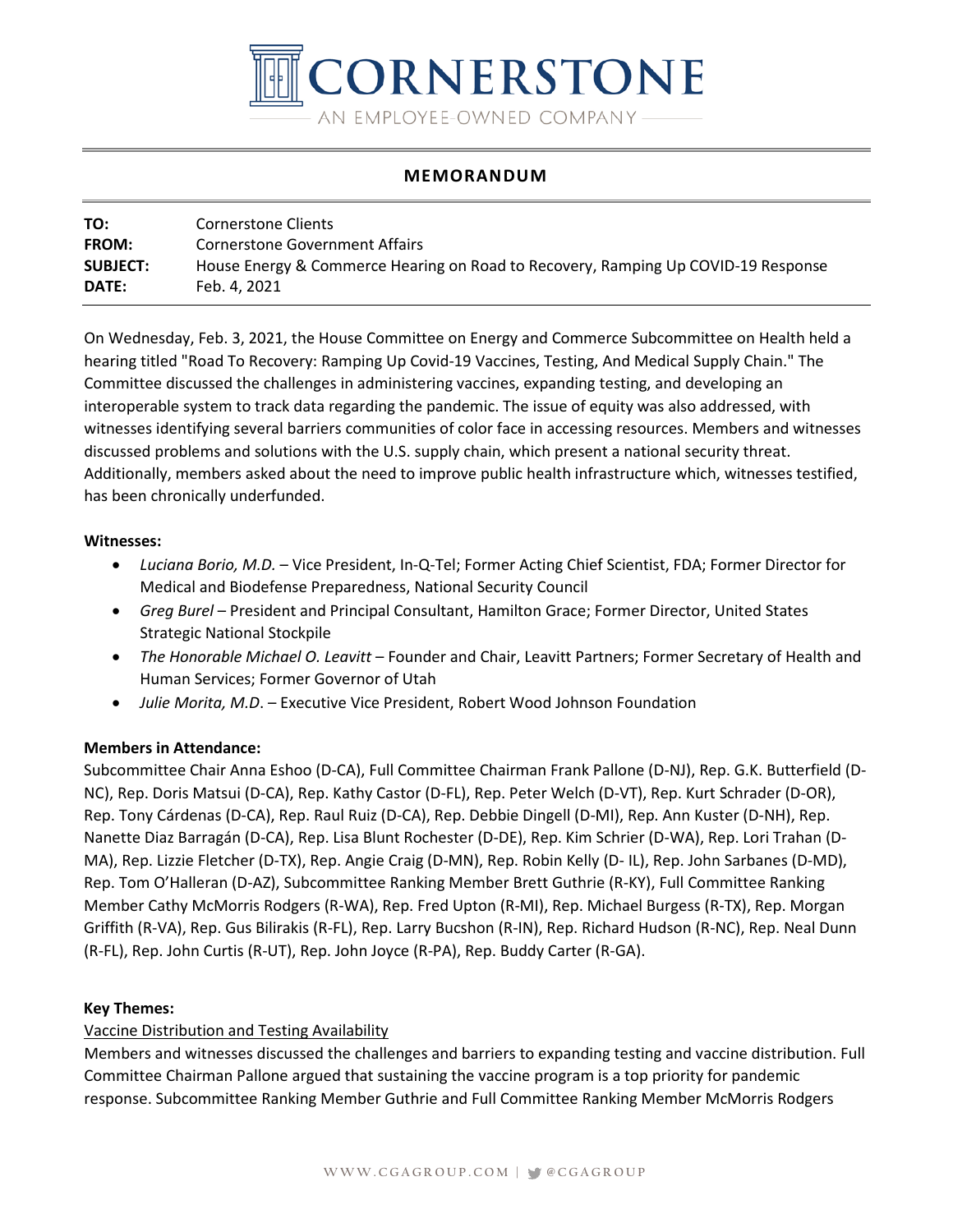

commended the development and approval of two vaccines in record time under Operation Warp Speed, but several Democrats, including Full Committee Chairman Pallone and Reps. Butterfield and Barragán, felt that the previous administration's lack of a comprehensive vaccination plan hindered progress on managing the virus.

Chair Eshoo noted the importance of President Biden's American Rescue Plan for addressing vaccine distribution, specifically highlighting the \$20 billion allocation for a national vaccination strategy to vaccinate 300 million Americans by the end of the summer, \$3 billion to develop innovative COVID-19 treatments, and further funding to create a public health corps of 100,000 new community health workers and expand testing. Chair Eshoo added that each day vaccinations are sped up will save \$10 billion in health and economic costs.

Ranking Member Guthrie noted that some states are doing well with local vaccine distribution, but other states have had a slow distribution due to a lack of transparency about when and how many doses they will receive. Dr. Borio testified that states need additional resources and clear communication to plan how they will distribute the doses. Furthermore, she explained, the unique temperature control requirements and multiple doses present additional challenges. Gov. Leavitt and Dr. Morita highlighted the need for customized approaches to vaccine distribution, as individual communities best understand their own needs. Dr. Morita also pointed to the potential for mobile units as a method of distribution in the future. Dr. Morita also stated open communication between all levels of government, increased transparency, and a ramping up of the public health workforce will improve vaccination measures. Full Committee Ranking Member McMorris Rodgers pointed to the success of states such as West Virginia that have relied on community pharmacists to vaccinate people. In response to Rep. Butterfield's comment that 95 percent of Americans live within five miles of a pharmacy, Dr. Morita noted that pharmacies were a critical component in the H1N1 vaccine response and commended the Biden Administration's plan to make more vaccine doses available through pharmacies.

While vaccine distribution efforts are critical, many members highlighted the need for continued testing and contact tracing as well. Full Committee Chairman Pallone and Reps. Fletcher and Castor emphasized the need for the development of an effective national testing strategy that addresses the accuracy and reliability of tests. Rep. Schrier advocated for the development of affordable, at-home tests to increase testing accessibility. Rep. Schrier asked Dr. Borio about whether there has been any head-to-head testing done on rapid antigen tests to determine the most effective tests. Dr. Borio responded that, to her knowledge, there had not been that type of testing, but went further to say that it is possible to do that type of head-to-head evaluation to determine the best test to invest in, scale up, and roll out to the country. Additionally, Dr. Borio underscored the importance of multiple options for health care practitioners and innovations in technology to allow testing and contact tracing to be conducted at the right speed. When asked by Rep. Fletcher what Congress could do to ensure proper resources are allocated to testing and tracing, Dr. Morita said the greatest barrier to testing is insufficient staff, so that is where resources should be directed.

### Public Health Infrastructure

Members and witnesses agreed that improvements to and sustained funding for public health infrastructure are critical. In his testimony, Gov. Leavitt suggested that fragmented data on vaccination measures presents a challenge to vaccine rollout. He pointed to the Centers for Disease Control and Prevention's (CDC) IZ Gateway, which allows for cross-state jurisdictions to share vaccine information, as a solution. Rep. Upton asked how many states currently participate in the IZ Gateway, to which Gov. Leavitt responded that only about half of the jurisdictions are participating. Gov. Leavitt encouraged Committee members to include a provision in the next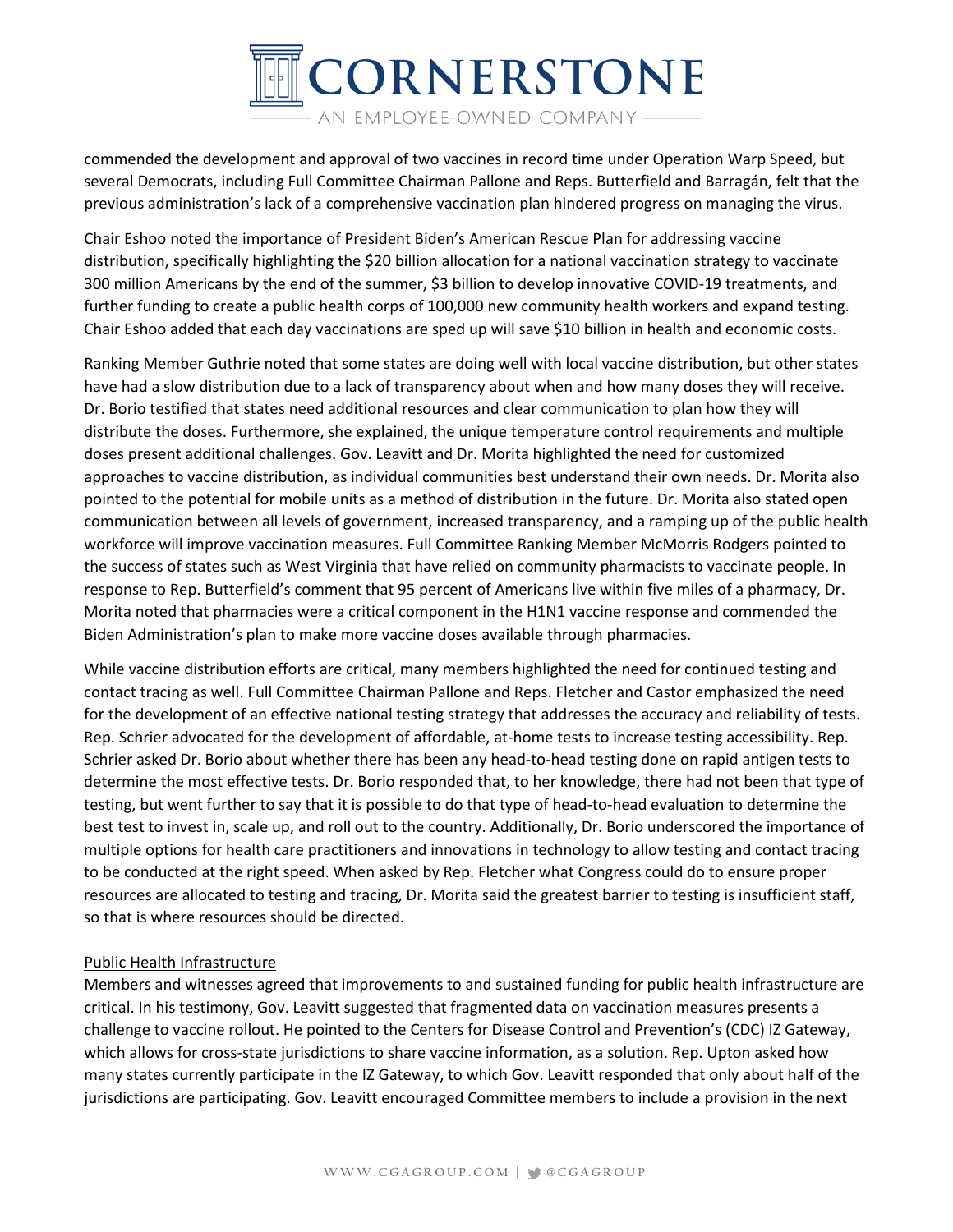

stimulus to require states receiving federally funded vaccines to report vaccine data to the IZ Gateway. Dr. Borio underscored the importance of an expanded surveillance system and interoperable data infrastructure for public health. She argued that building interoperable systems with the capability to integrate data from all states and territories is critical for the federal government and local health professionals to develop a coordinated response.

In response to a question from Rep. Sarbanes about the need for a more robust public health workforce, as is proposed in President Biden's American Rescue Plan, Dr. Borio agreed that staffing shortages are a supply chain issue. In the short term, she said, this issue can be addressed by rehiring retired health care professionals and looking to other health care professionals such as dentists and pharmacists to support vaccine administration efforts. In the long term, she suggested making a more concerted investment in the public health workforce to manage future threats.

Full Committee Chairman Pallone and Reps. Sarbanes and Joyce each highlighted the need to prepare for future pandemics. When Rep. Joyce asked what Congress should do to ensure vaccines are available for future Coronavirus mutations and pandemics, Gov. Leavitt emphasized the need for increased funding to boost public health infrastructure and improved coordination with federal agencies. Dr. Borio asserted the need to develop a system that integrates good governance, the private sector, and technology to manage future threats. Rep. Kuster advocated for improved data infrastructure, and asked Dr. Borio what that would look like. Dr. Borio said improvement in public health data infrastructure would be an integrated, interoperable system w ith tremendous capability to link data from federal government to public health professionals.

### Supply Chain Reliability

Full Committee Chairman Pallone and Full Committee Ranking Member McMorris Rodgers expressed concern about U.S. reliance on China and emphasized the need for a more robust medical supply chain. Pallone also mentioned that several states are facing shortages of medical supplies such as syringes, vials, drugs, and personal protective equipment (PPE). In her opening statement, Dr. Borio described the U.S. supply chain for making and distributing vaccines as fragile and noted that while use of the Defense Production Act may help, the Department of Health and Human Services (HHS) must expand the industrial base for critical supplies. In response to a question about supply chain stability from Full Committee Ranking Member McMorris Rodgers, Dr. Borio explained that a lack of any single component in the supply chain could bring the entire vaccine process to a halt. She said the most important next steps are expanding the industrial base to manufacture critical supplies like filters, columns, syringes, and needles. Full Committee Ranking Member McMorris Rodgers also noted the importance of strengthening stockpile logistics and addressing supply chain vulnerabilities due to reliance on adversaries such as China. In response to a question from Rep. Joyce about preparing for future pandemics and coronavirus variants, Mr. Burel emphasized the need to invest in sustained domestic health care manufacturing, describing it as a national security "imperative." Rep. Upton pointed out that many states have to reschedule or cancel second doses of the vaccine because states are receiving different amounts of vaccines than expected. He asked how the vaccine supply chain could improve so individuals don't have to forgo second does. Gov. Leavitt said having a steady supply and coordination between levels of government was key. Rep. Bilirakis asked about how the U.S. could balance supply chain resiliency with value in the future. Mr. Burel recommended building stock in the Strategic National Stockpile as well as incentivizing manufacturers to hold flexible stock.